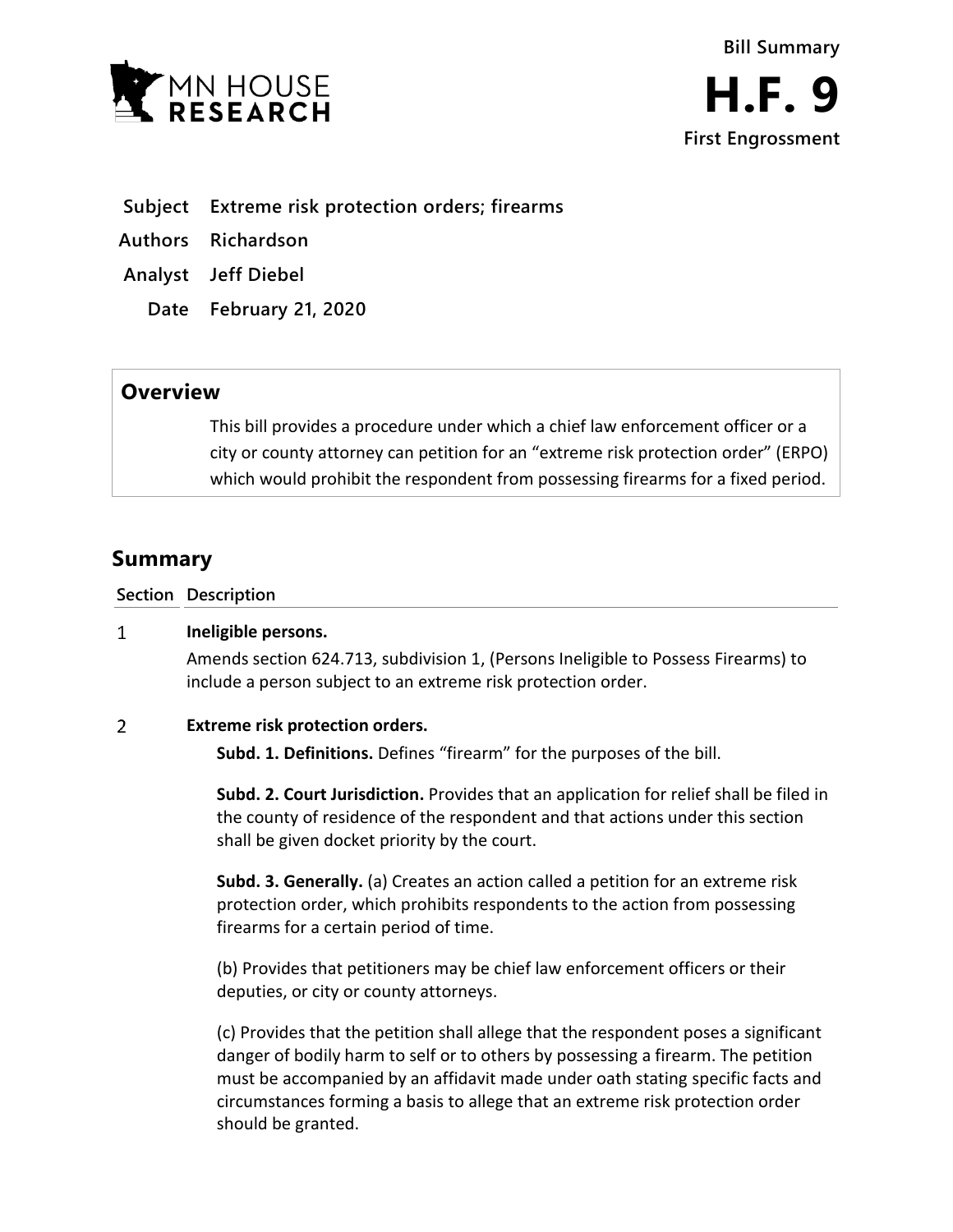# **Section Description**

(d) Provides that the petition must also allege that the respondent presents an immediate and present danger of bodily harm, if the petitioner is seeking emergency issuance of an ERPO.

(e) Provides that a petition for relief must describe, to the best of the petitioner's knowledge, the types and locations of any firearms possessed by the respondent.

(f) Provides that the state court administrator shall create all court forms necessary to implement the act.

(g) Waives the court filing fees for both parties and mandates that service of process fees are not the petitioner's responsibility.

(h) Provides that an ERPO applies throughout the state.

(i) Provides that any proceedings under this section shall be in addition to other civil or criminal remedies.

(j) Provides that any health records provided in a petition are private data.

(k) Provides that any ERPO or subsequent extension shall be forwarded by the court administrator within 24 hours to the local law enforcement agency with jurisdiction over the respondent, which then must make the order known to other law enforcement agencies.

## $\overline{3}$ **Extreme risk protection orders issued after hearing.**

**Subd. 1. Hearing.** (a) Requires courts to hold ERPO hearings within 14 days of receiving an ERPO petition.

(b) Appoints law enforcement to serve ERPOs and seize and store firearms when so ordered by the court.

(c) Permits a respondent to be served with an ERPO petition any time prior to 12 hours before the time set for the hearing. If service occurs less than five days prior to hearing, there is a presumption that the respondent is entitled to continuance of five days.

(d) Authorizes alternate means to serve an ERPO petition if personal service cannot be made. (This language is patterned after the alternate service language in the domestic assault statute.)

**Subd. 2. Relief by court.** (a) Requires a petitioner to prove by a preponderance of evidence that the respondent poses a significant danger of bodily harm to self or other persons by possessing a firearm.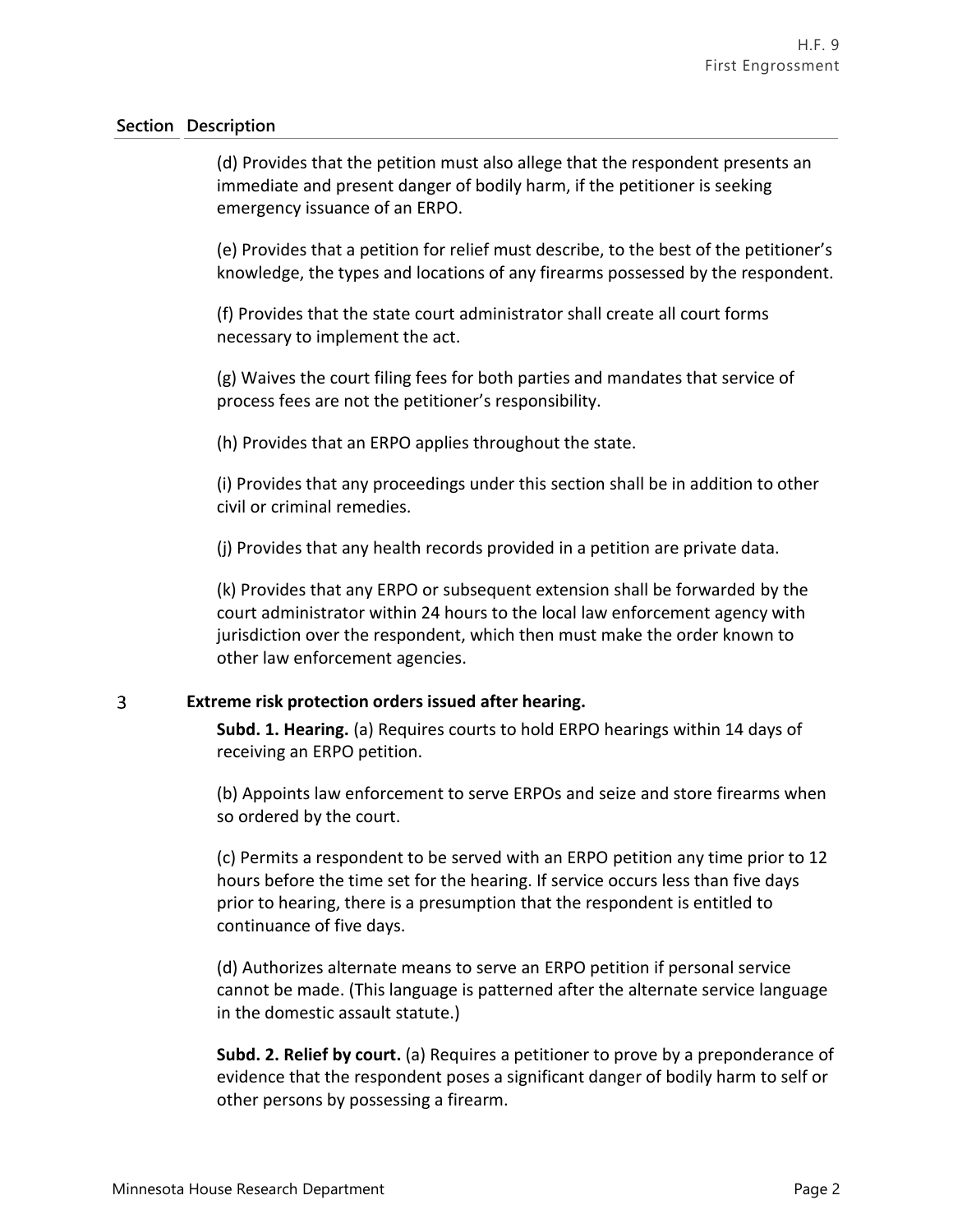# **Section Description**

(b) Specifies the types of information that the court should review in determining if a petition should be granted.

(c) Authorizes the court to look at other relevant evidence beyond the items listed in paragraph (b).

(d) If the court finds there is sufficient evidence to issue an ERPO, the court must inform the respondent that the respondent is prohibited from possessing firearms and shall issue a transfer order for the firearms.

(e) Requires that an ERPO be for a fixed period of not less than six months and not more than two years, subject to renewal or extension.

(f) Requires a court to determine if the respondent presents an immediate and present danger of bodily harm if the court issues an ERPO and an emergency ERPO had not be issued.

(g) If the court refuses to issue an ERPO after a hearing, the court shall vacate the existing emergency ERPO (if applicable).

(h) Permits a respondent to waive the respondent's right to contest the hearing and consent to imposition of an ERPO. A respondent who consents to imposition of an ERPO may request that the petition be sealed.

### $\overline{4}$ **Subsequent extensions and termination.**

Provides the process and procedures for subsequent extension and termination of an ERPO. An ERPO may be extended for six to 24 months. Provides that a respondent may apply for the order to be terminated at a hearing at which the respondent must prove by a preponderance of evidence that the respondent does not pose a significant danger of bodily harm to himself or others by possessing a firearm. Application for termination of an order is limited to one application for each year the order is in effect.

## 5 **Emergency issuance of extreme risk protection order.**

Provides procedures for the emergency issuance of an ERPO. A court shall issue an emergency ERPO if there is reasonable grounds that the respondent poses a significant danger of bodily harm to the respondent's self or to other persons by possessing a firearm AND the respondent presents an immediate and present danger of bodily harm. Emergency orders are for a fixed period of 14 days.

### 6 **Transfer of firearms.**

Provides procedures for the transfer of a respondent's firearms upon the issuance of an ERPO. Transfer must be made, within 24 hours, to a federally licensed firearms dealer or a law enforcement agency which may charge the respondent a reasonable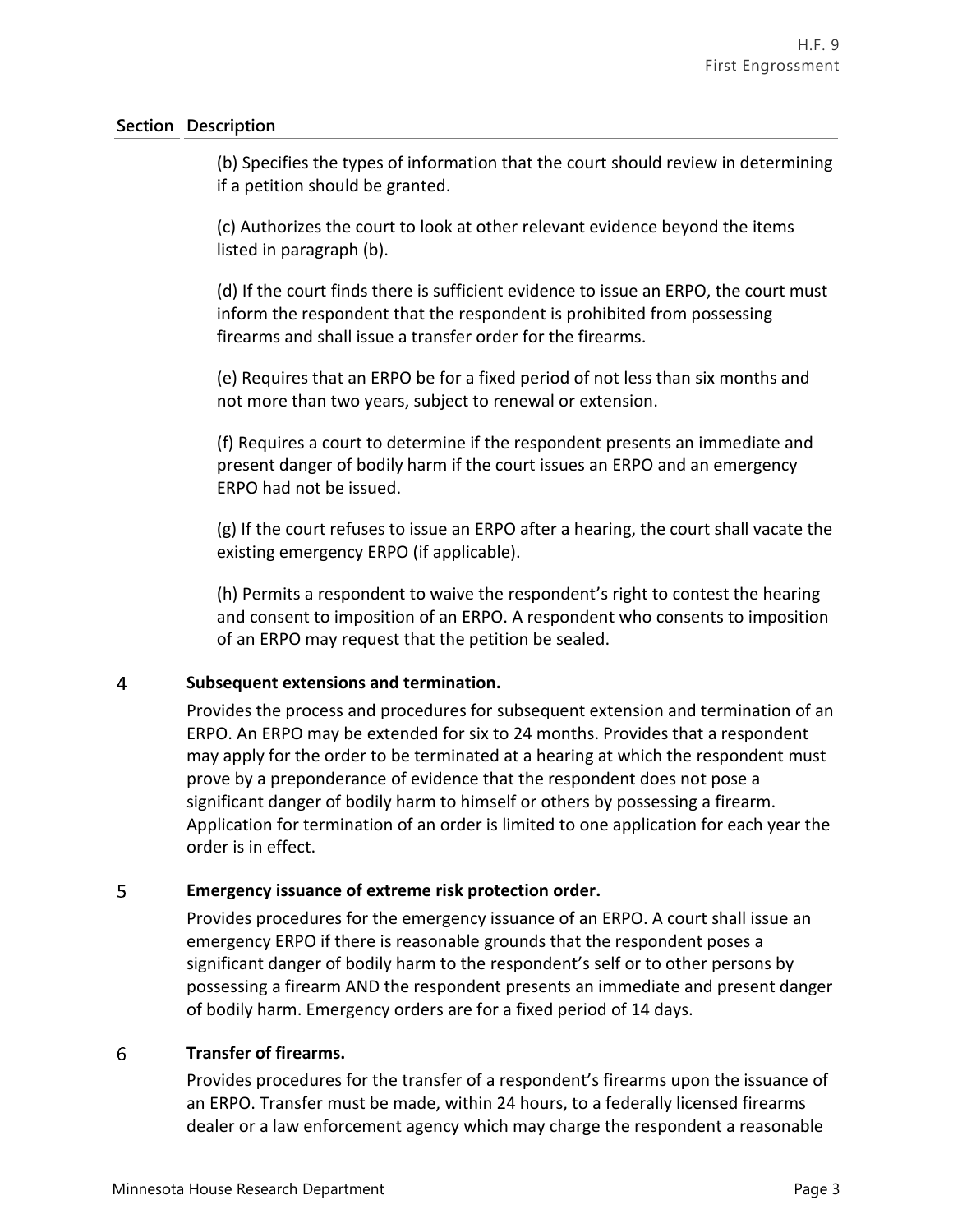# **Section Description**

storage fee. (Antique, curio, and relic firearms may be transferred to a third party.) There is no transfer of ownership for temporary transfers. Establishes requirements for proving that firearms were indeed transferred. When an emergency order is issued and there is probable cause to believe the respondent owns firearms, the court shall issue a search warrant to law enforcement to take possession of the respondent's firearms "as soon as practicable."

### $\overline{7}$ **Return of firearms.**

Provides for the return of a respondent's firearms upon the expiration of an ERPO. The law enforcement agency or firearms dealer holding the firearms must ensure that the respondent is otherwise eligible to possess firearms before returning the firearms.

#### 8 **Offenses.**

Provides that petitioners who file an ERPO petition that contains false information or is abusive are guilty of a misdemeanor. Respondents who continue to possess firearms after the issuance of an order are guilty of a misdemeanor and prohibited from possessing firearms for five years.

### 9 **Liability protection.**

Provides that law enforcement officers and prosecutors who decide to not petition for a protective order are immune from criminal or civil liability. Provides limited liability protection for law enforcement agencies for (1) damage to stored firearms, (2) service of ERPOs, (3) execution of search warrants, and (4) harm caused by persons subject to ERPOs.

### 10 **Extreme risk protection order; development of model procedures.**

Directs the Peace Officer Standards and Training Board to develop a model policy for storing firearms under this act.

#### 11 **Revisor instruction.**

Directs the revisor to make conforming changes to statutes impacted by this act.

#### 12 **Effective date.**

Provides that the bill has a January 1, 2021, effective date, and applies to firearm permit background checks made on or after that date.